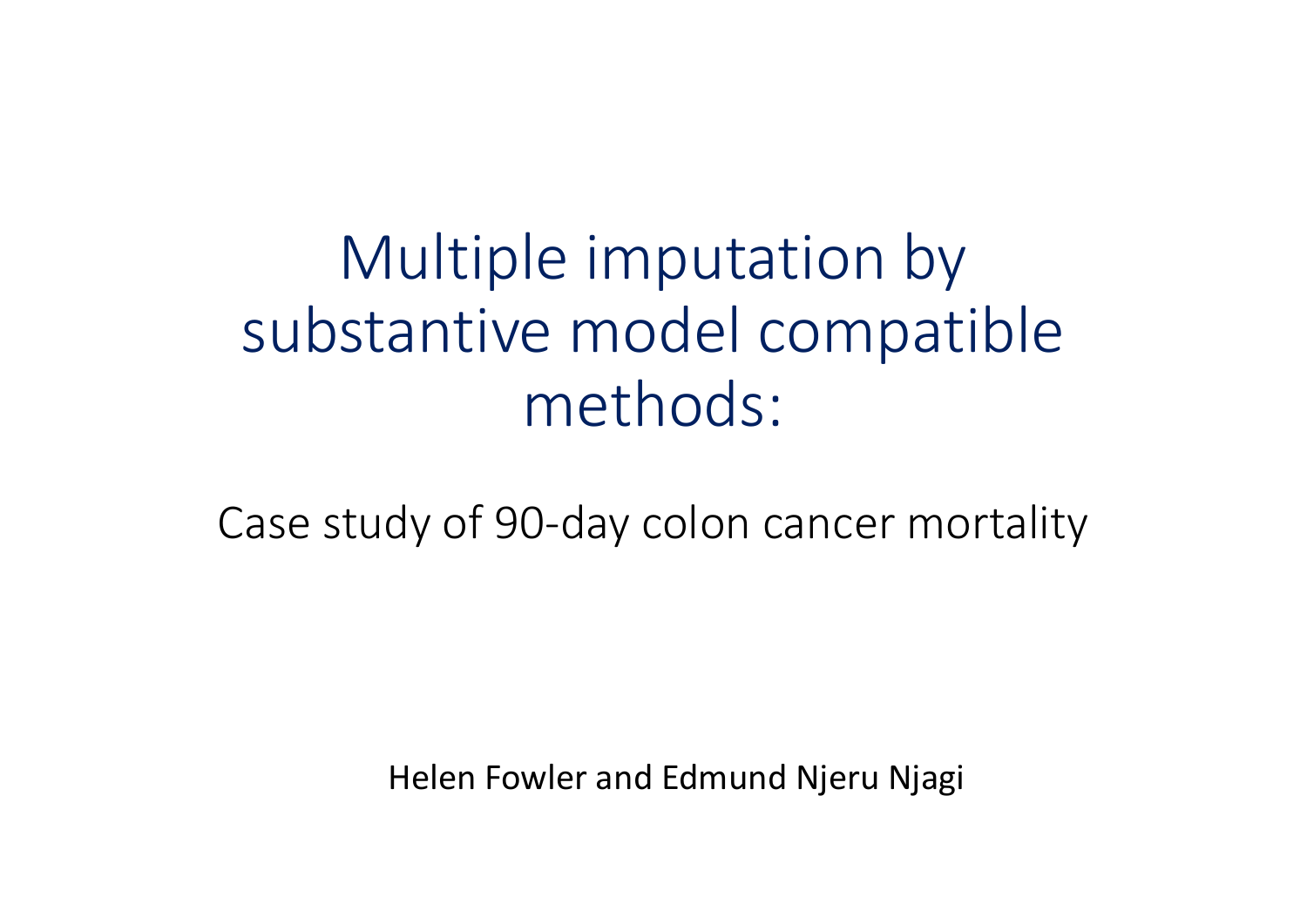### Aim:

Investigate the roles of various prognostic factors in socio-economic differences in 90-day colon cancer mortality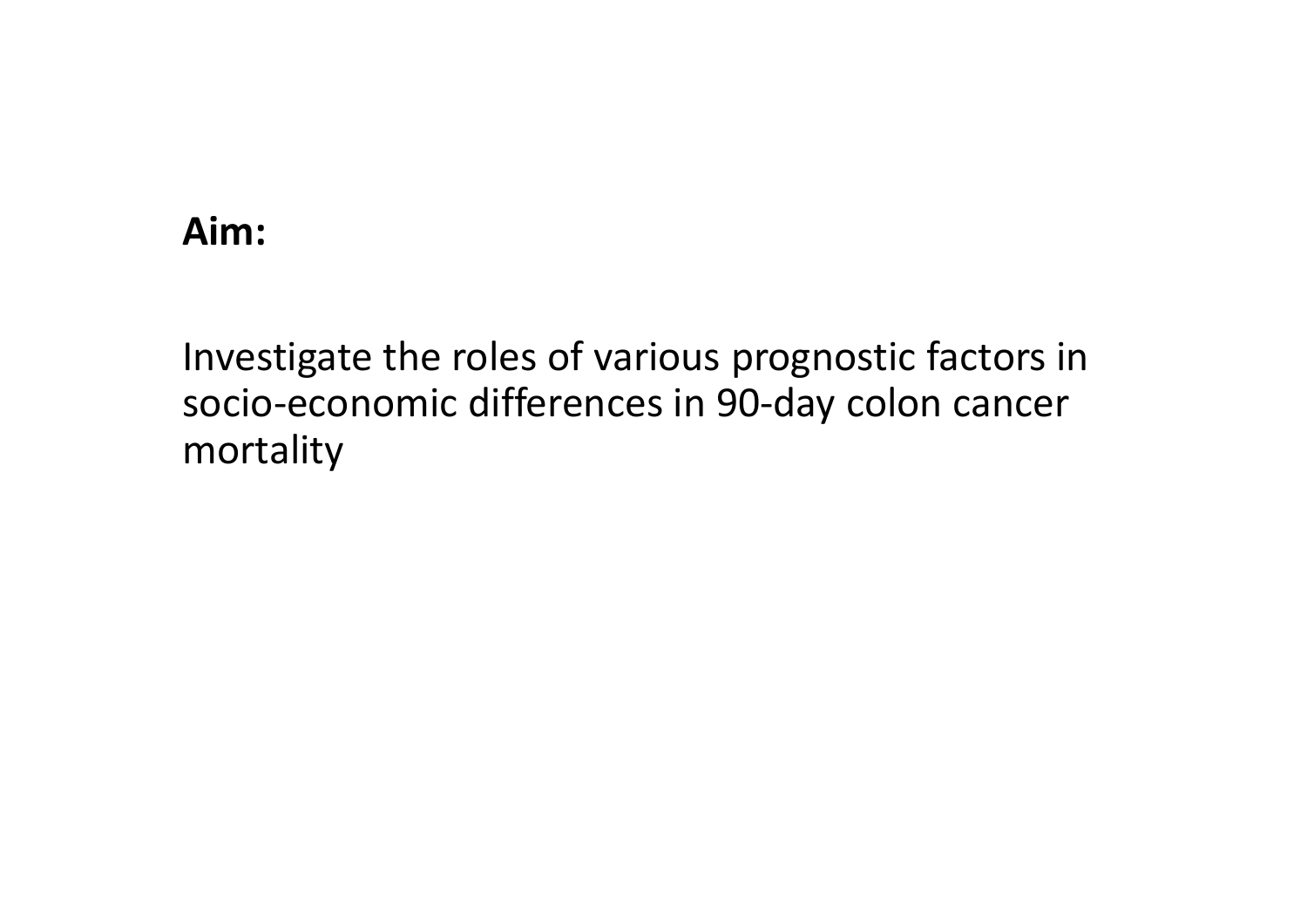### Analysis model:

Logistic regression model

- Outcome: 90-day mortality, main exposure: deprivation group
- Explanatory variables: stage, age (non-linear), comorbidity score, receipt of surgical treatment
- Interactions:
	- Stage and i) age, ii) treatment, iii) deprivation and iv) comorbidity score
	- Deprivation and i) comorbidity and ii) treatment
	- Comorbidity and treatment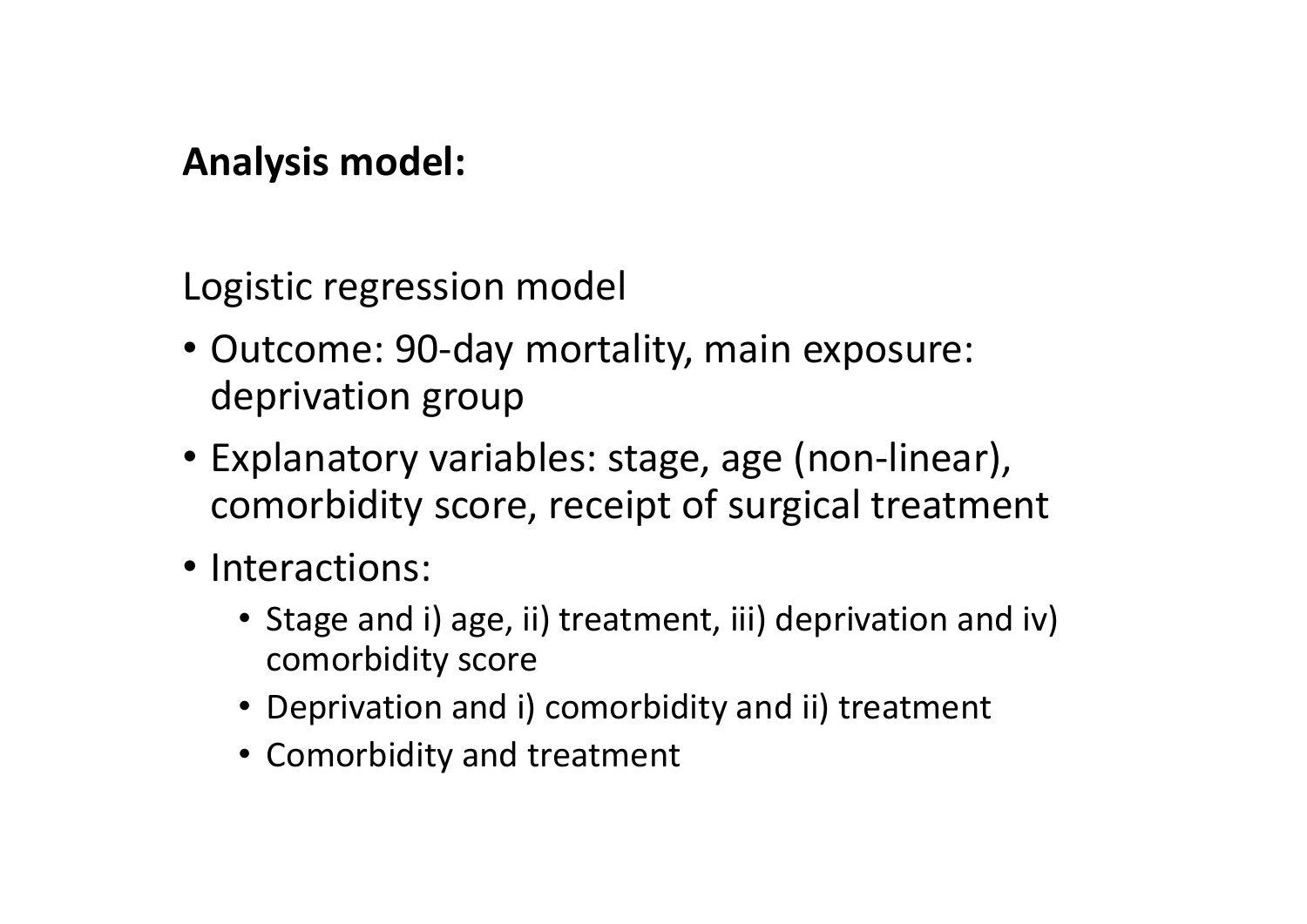Missing data:

- Stage (30%)
- Grade (20%)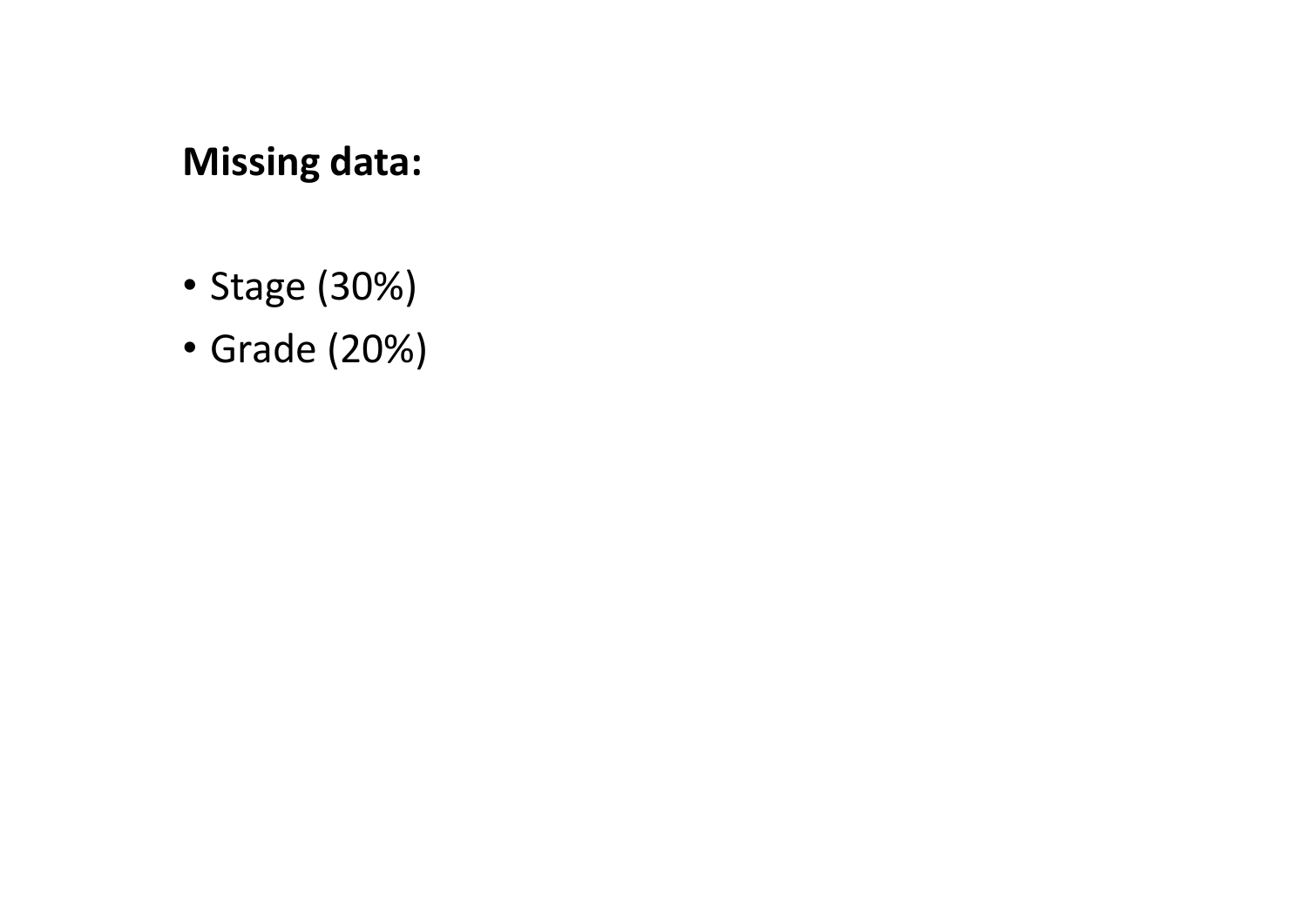## MI by full conditional specification (FCS):

- MI by full conditional specification (FCS):<br>• Joint distribution approximated all conditionals<br>• Model\* for stage given all other variables
- Model\* for stage given all other variables
- Model<sup>\*</sup> for grade given all other variables
- \*Imputation model
- Analysis model page 2 = substantive model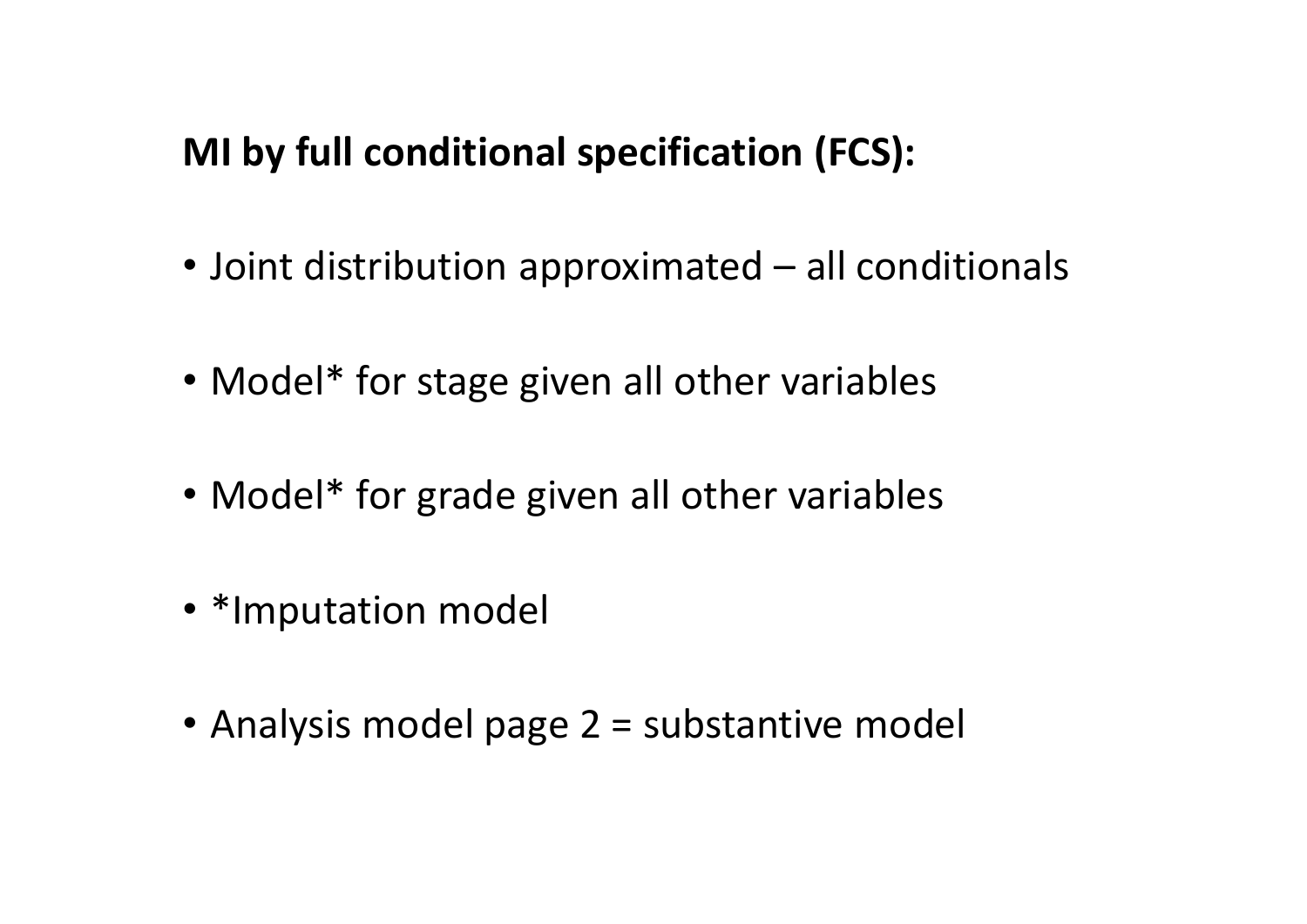### Incompatibility in FCS:

- No joint model for which the conditionals equal the imputation and substantive models
- Problem if following not handled well:
	- Interactions
	- Non-linear effects
- Results in biased parameter estimates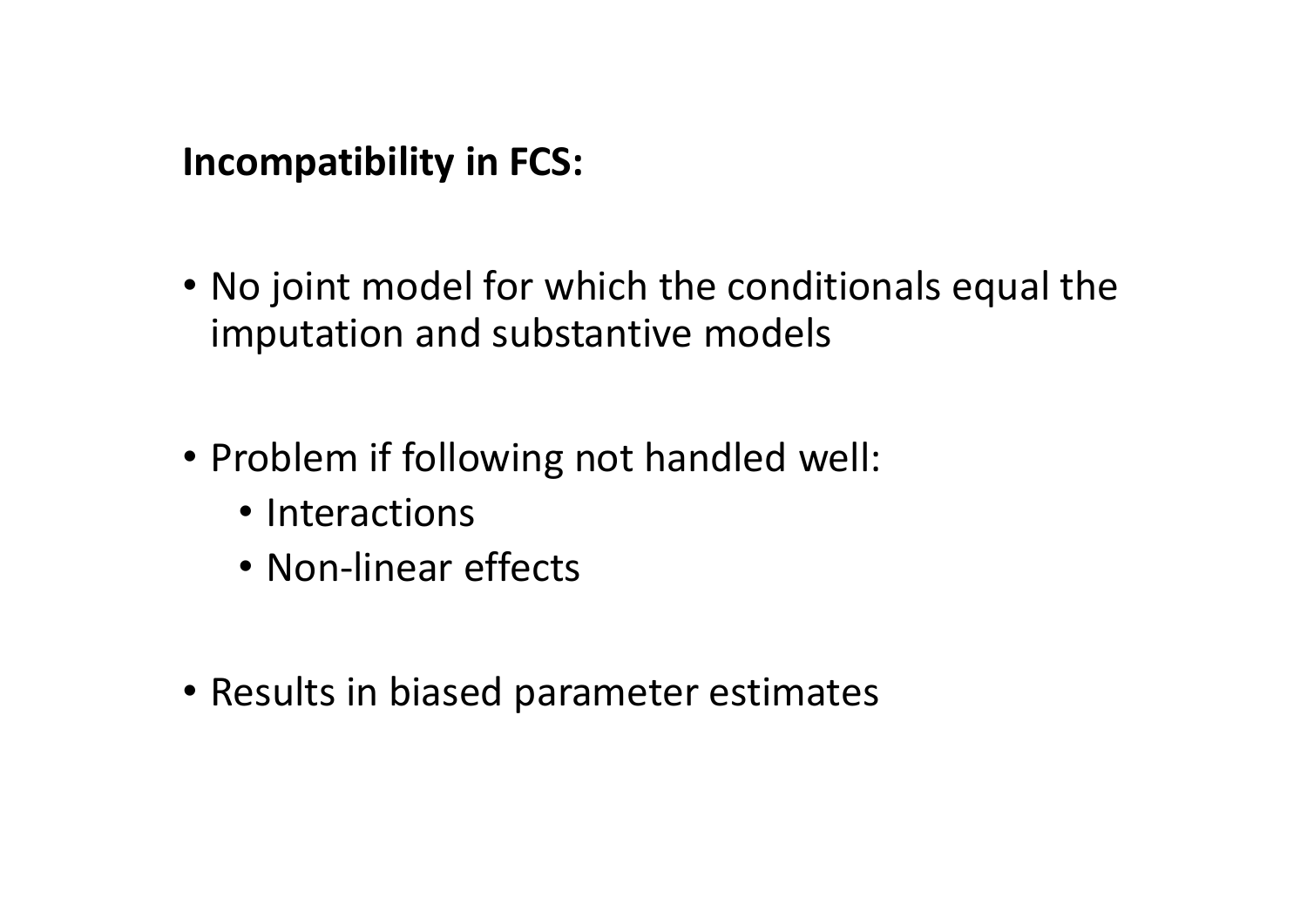### Impute stage accounting for stage\*age interaction:

Wrong move 1: Passive imputation

- Do nothing about the interaction at imputation
- Test for the interaction in substantive model
- Results in attenuated parameters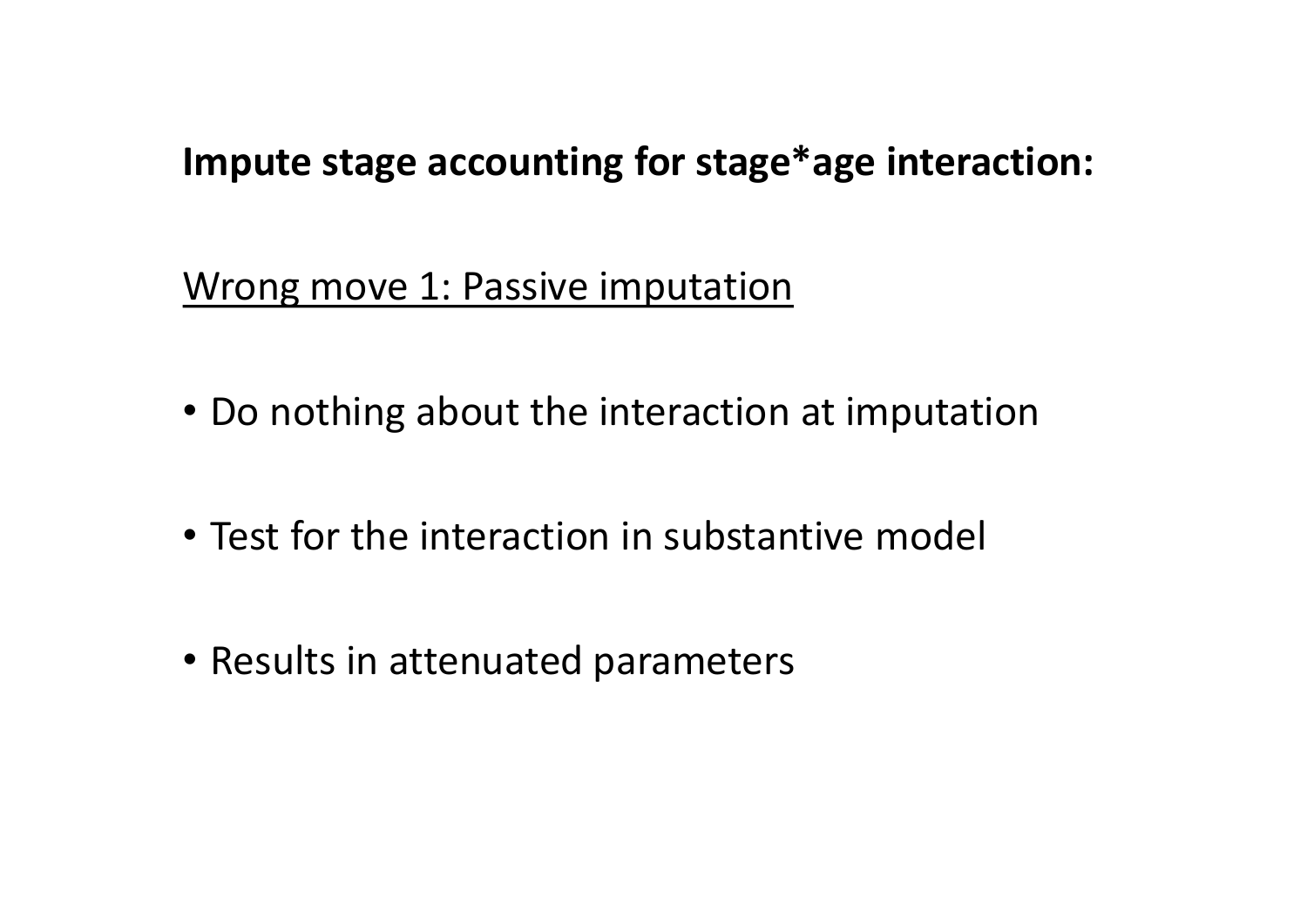## Impute stage accounting for stage\*age interaction:

Wrong move 2: ``Just another variable'' approach

- Compute new variable  $Z = \text{stage}^*$ age
- Impute  $Z$  as if different variable from stage and age
- Only valid under MCAR
- May even invalidate Rubin's combination rules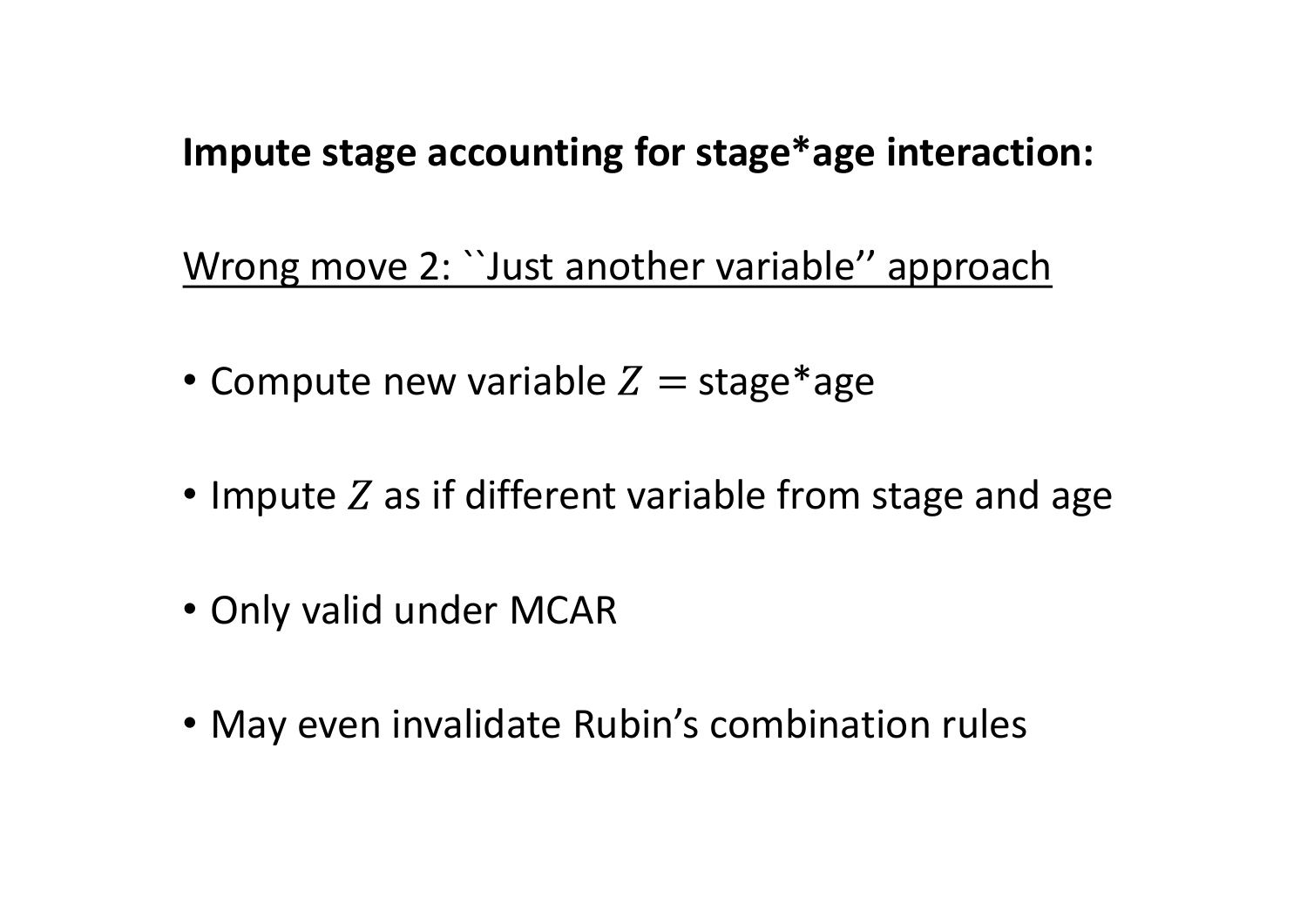# Substantive model compatible FCS (SMC – FCS)<br>• Values drawn from a candidate distribution

- Values drawn from a candidate distribution
- Draw accepted if satisfy certain bound
- Bound constructed based on the substantive model
- Imputation compatible with substantive model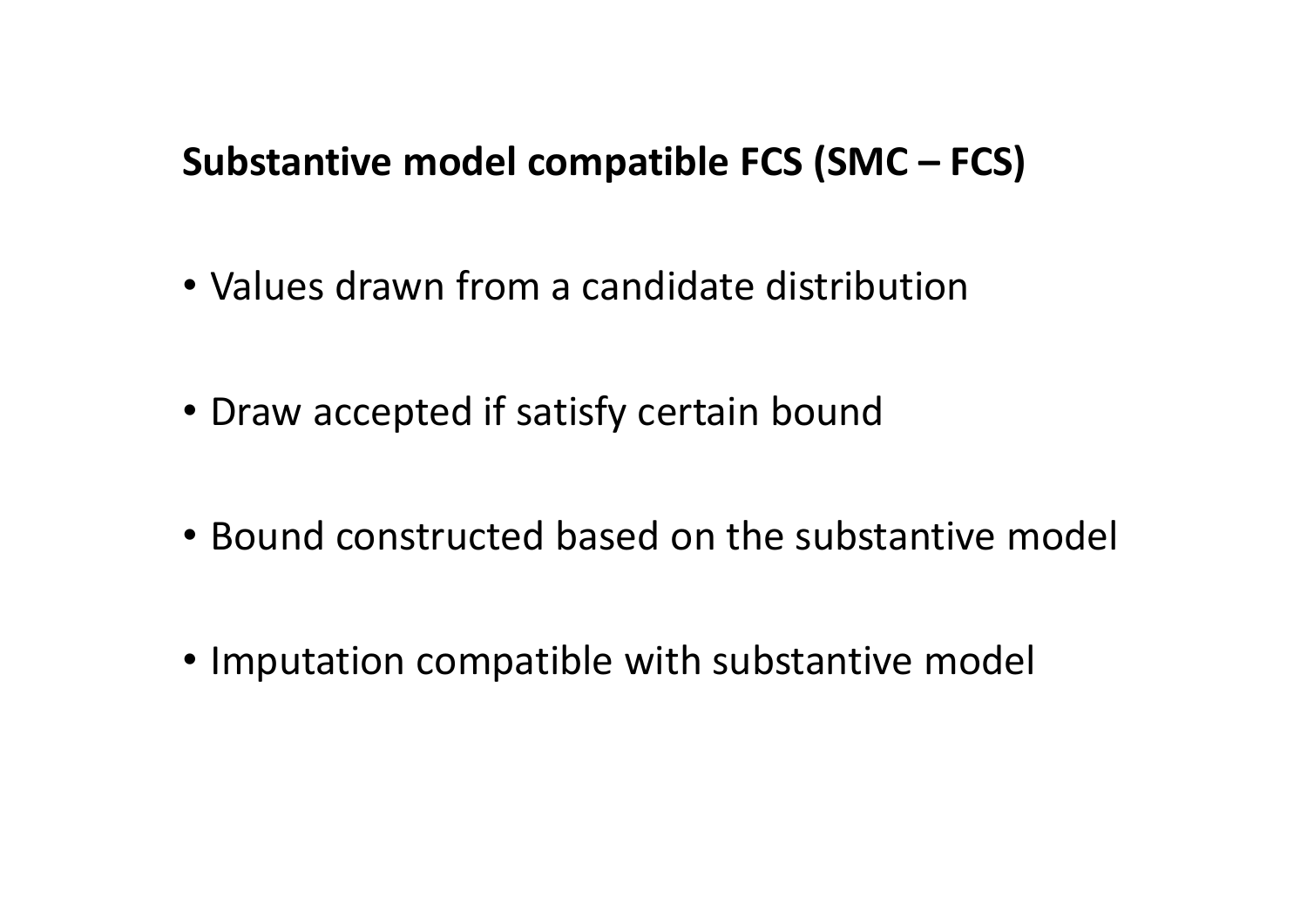### Availability in software

- smcfcs in STATA
- smcfcs in R